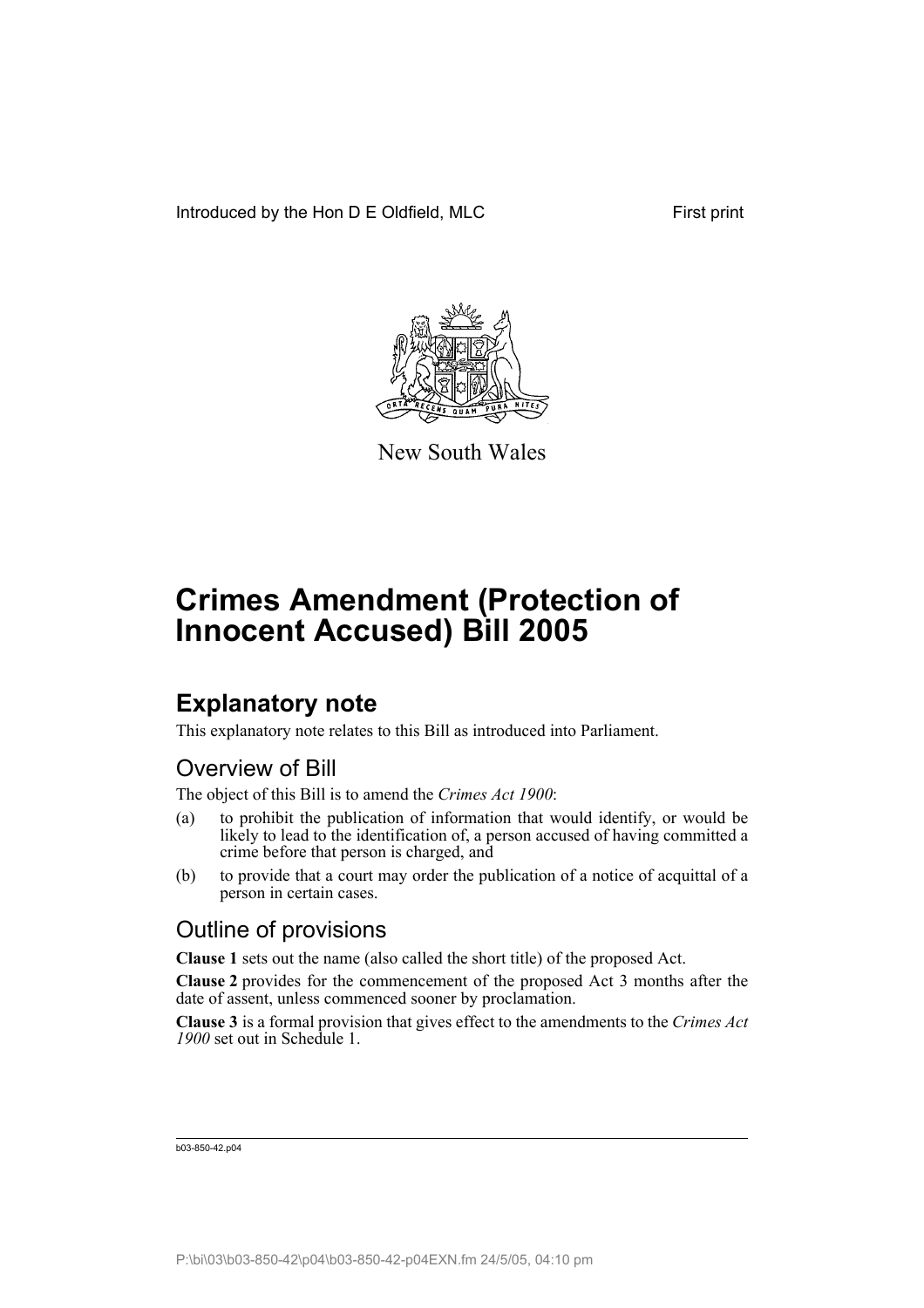Explanatory note

#### **Schedule 1 Amendment of Crimes Act 1900**

**Schedule 1** inserts proposed sections 583 and 584 into the *Crimes Act 1900*.

Proposed section 583 makes it an offence to publish any matter that accuses a person of having committed an offence, or, in relation to an offence, identifies a person who is accused of having committed that offence, or is likely to lead to the identification of such a person, before the person has been charged with that offence. The maximum penalty that may be imposed for the commission of the proposed offence is 200 penalty units (currently, \$22,000) or imprisonment for a period not exceeding 2 years or both (in the case of an individual) or 4,000 penalty units (currently \$440,000) (in the case of a corporation). Certain publications are excluded from the operation of the prohibition, including publications authorised by the Commissioner of Police for the purpose of apprehending a person who is accused of having committed an offence.

Proposed section 584 provides that if:

- (a) the name of a person and any details of an offence have been published or broadcast in contravention of proposed section 583 or an order of a court, and
- (b) the person is charged with the offence, and
- (c) the person is acquitted of the offence and not convicted of a related offence,

the court that acquitted the person may make an order directing any person that published or broadcast the name of the person and any details of the offence to publish or broadcast notice of the acquittal of the person in such manner as the court directs. Failure to comply with such an order is an offence that would carry a maximum penalty of 200 penalty units (currently, \$22,000) or imprisonment for a period not exceeding 2 years or both (in the case of an individual) or 4,000 penalty units (currently  $$440,000$ ) (in the case of a corporation).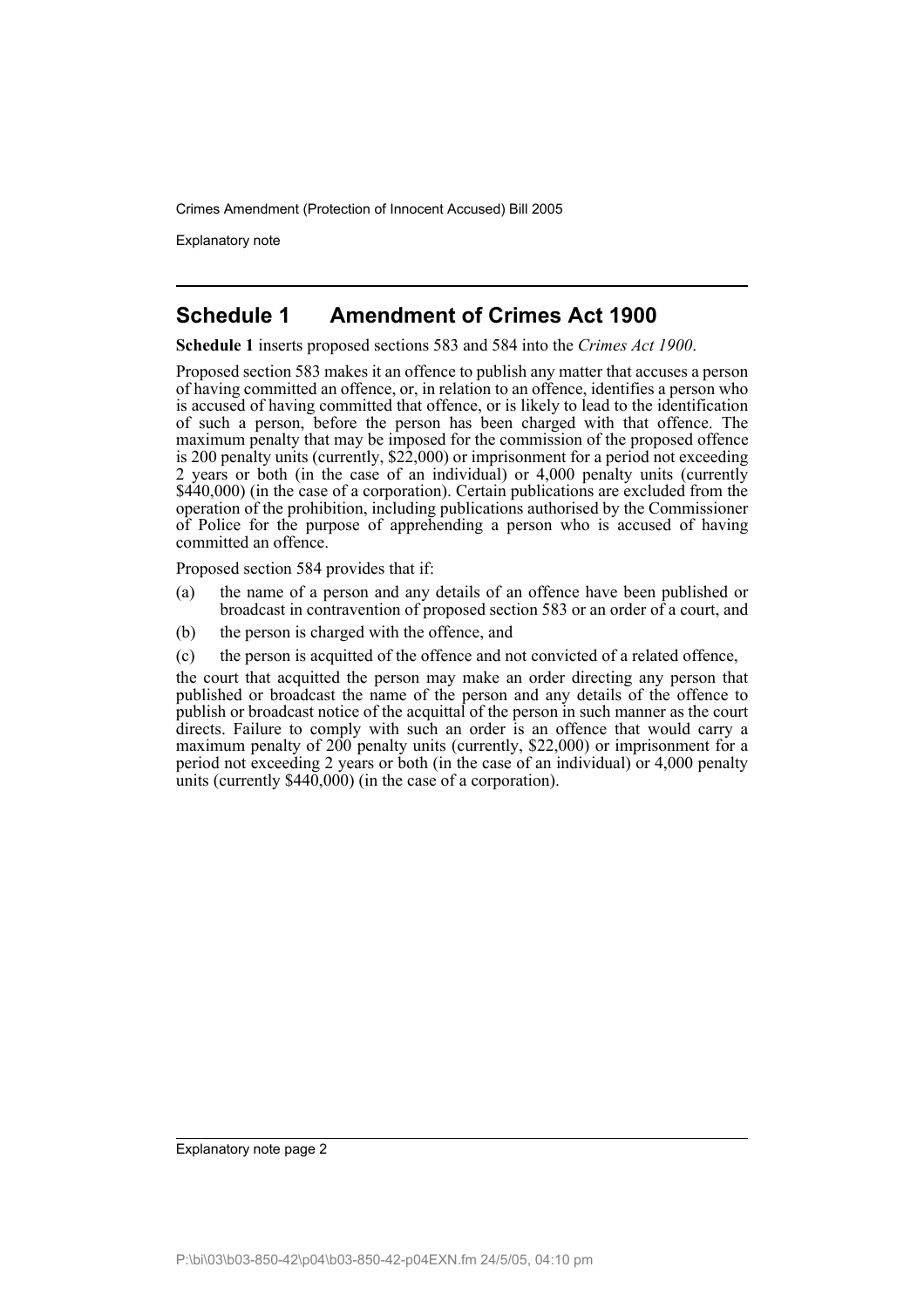Introduced by the Hon D E Oldfield, MLC First print



New South Wales

# **Crimes Amendment (Protection of Innocent Accused) Bill 2005**

### **Contents**

|                                         | Page |
|-----------------------------------------|------|
| Name of Act                             |      |
| 2 Commencement                          |      |
| Amendment of Crimes Act 1900 No 40      |      |
| Schedule 1 Amendment of Crimes Act 1900 |      |
|                                         |      |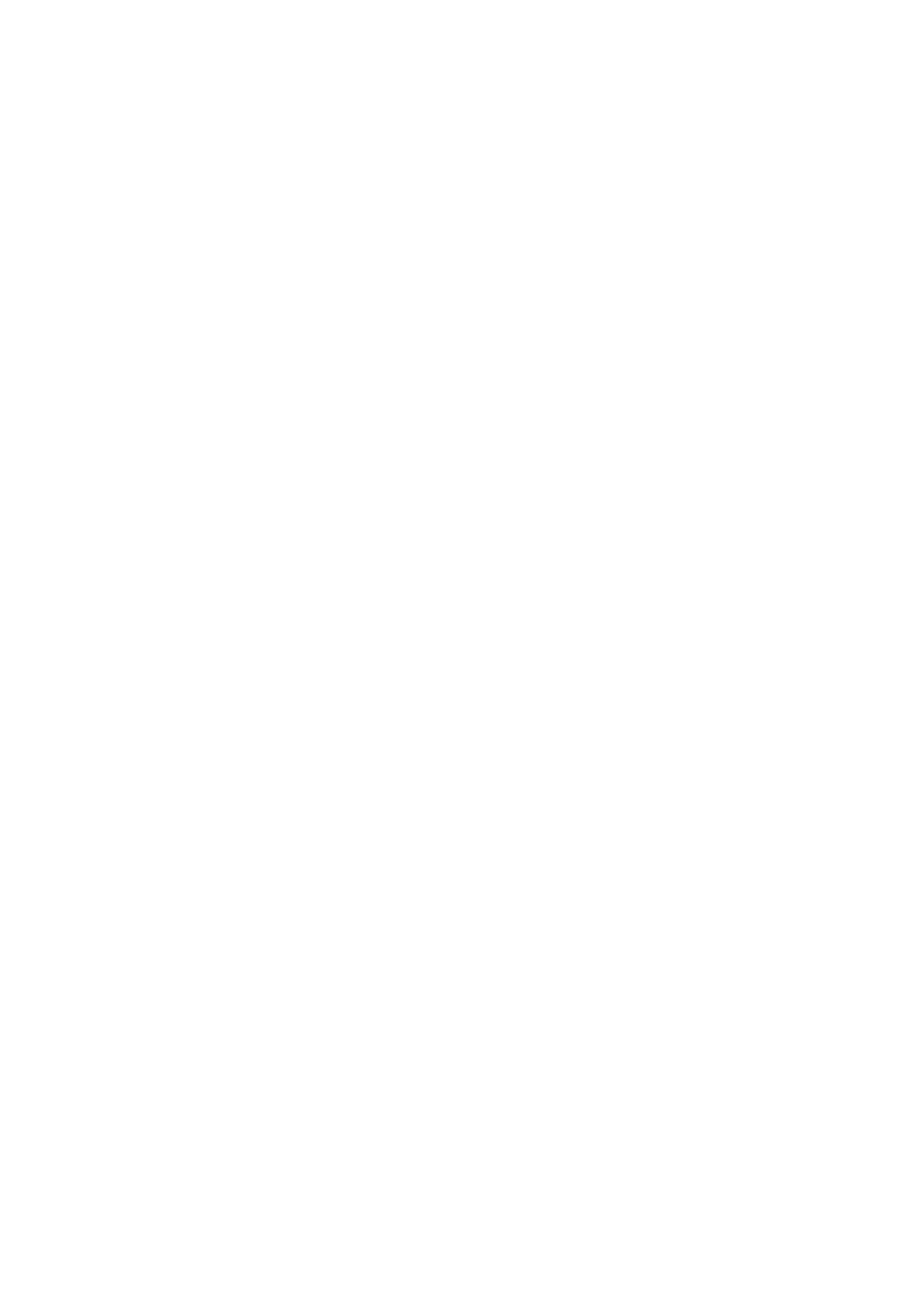

New South Wales

## **Crimes Amendment (Protection of Innocent Accused) Bill 2005**

No , 2005

#### **A Bill for**

An Act to amend the *Crimes Act 1900* to prohibit the publication of information relating to a crime that would lead to the identification of a person accused of the crime before that person is charged; to provide for the publication of a notice of acquittal of a person in certain cases; and for other purposes.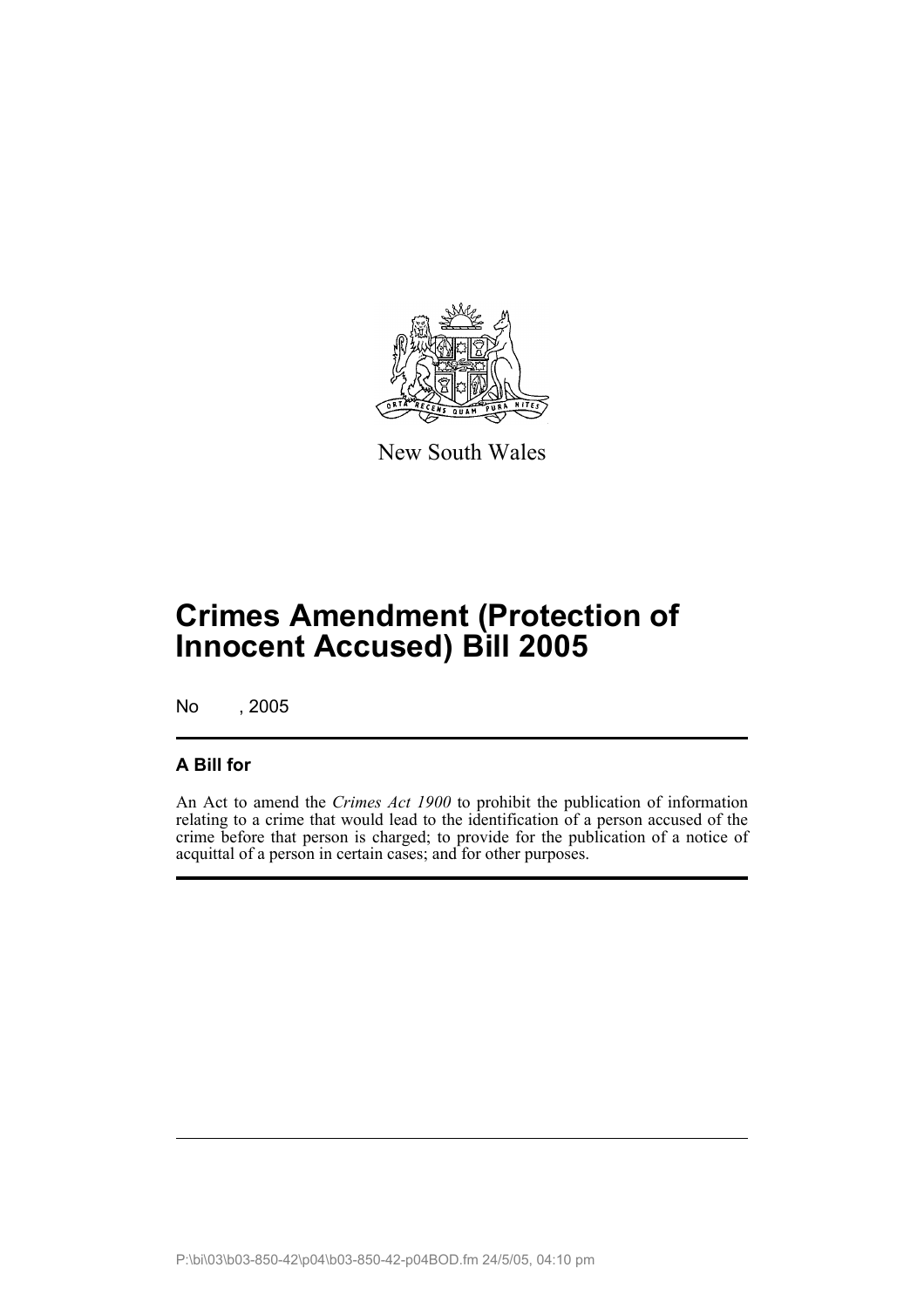<span id="page-5-2"></span><span id="page-5-1"></span><span id="page-5-0"></span>

|              | The Legislature of New South Wales enacts:                                                        |                     |
|--------------|---------------------------------------------------------------------------------------------------|---------------------|
| 1            | Name of Act                                                                                       | 2                   |
|              | This Act is the Crimes Amendment (Protection of Innocent Accused)<br>Act 2005.                    | 3<br>$\overline{4}$ |
| $\mathbf{2}$ | Commencement                                                                                      | 5                   |
|              | This Act commences 3 months after the date of assent, unless<br>commenced sooner by proclamation. | 6<br>$\tau$         |
| 3            | Amendment of Crimes Act 1900 No 40                                                                | 8                   |
|              | The Crimes Act 1900 is amended as set out in Schedule 1.                                          | 9                   |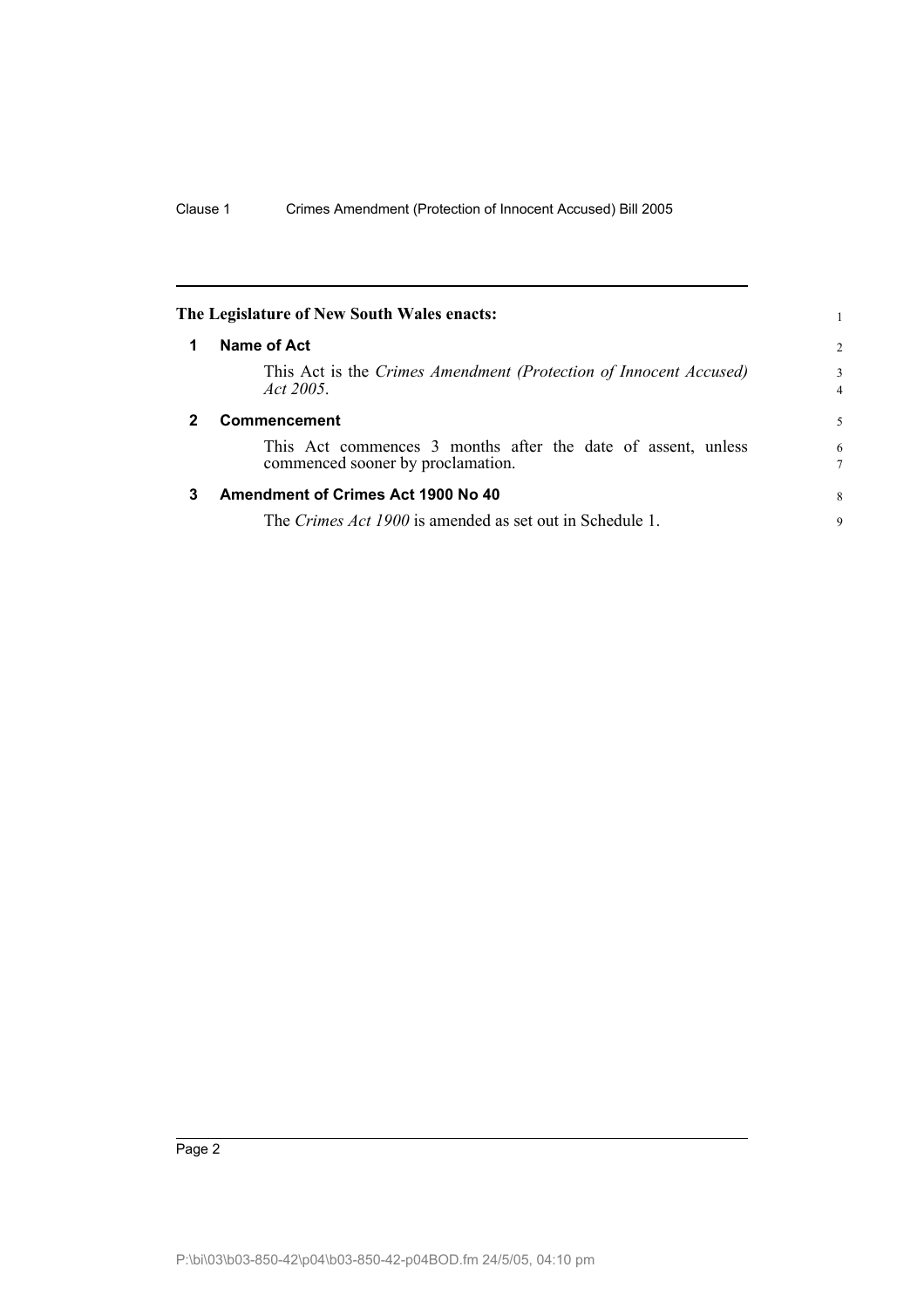Amendment of Crimes Act 1900 Schedule 1

<span id="page-6-0"></span>

| <b>Schedule 1</b> |     | <b>Amendment of Crimes Act 1900</b>                                                                                                                                                       | $\mathbf{1}$   |
|-------------------|-----|-------------------------------------------------------------------------------------------------------------------------------------------------------------------------------------------|----------------|
|                   |     | (Section 3)                                                                                                                                                                               | $\overline{c}$ |
|                   |     | Sections 583 and 584                                                                                                                                                                      | 3              |
|                   |     | Insert after section 582:                                                                                                                                                                 | $\overline{4}$ |
| 583               |     | Publication and broadcasting of name of accused persons                                                                                                                                   | 5              |
|                   | (1) | In this section:                                                                                                                                                                          | 6              |
|                   |     | <i>matter</i> includes a picture.                                                                                                                                                         | 7              |
|                   |     | <i>publish</i> includes broadcast by radio or television.                                                                                                                                 | 8              |
|                   | (2) | A person must not publish any matter that:                                                                                                                                                | 9              |
|                   |     | accuses a person of having committed an offence, or<br>(a)                                                                                                                                | 10             |
|                   |     | in relation to an offence:<br>(b)                                                                                                                                                         | 11             |
|                   |     | (i)<br>identifies a person who is accused of having<br>committed that offence, or                                                                                                         | 12<br>13       |
|                   |     | is likely to lead to the identification of such a person,<br>(ii)                                                                                                                         | 14             |
|                   |     | before the person has been charged with that offence.                                                                                                                                     | 15             |
|                   |     | Maximum penalty: 200 penalty units or imprisonment for a                                                                                                                                  | 16             |
|                   |     | period not exceeding 2 years or both (in the case of an individual)<br>or 4,000 penalty units (in the case of a corporation).                                                             | 17<br>18       |
|                   | (3) | This section does not apply to the following:                                                                                                                                             | 19             |
|                   |     | a publication authorised by the Commissioner of Police for<br>(a)<br>the purpose of apprehending a person who is accused of<br>having committed an offence,                               | 20<br>21<br>22 |
|                   |     | a publication authorised by a person who has been accused<br>(b)<br>of having committed an offence regarding the accusation,                                                              | 23<br>24       |
|                   |     | a publication made after the death of the person accused of<br>(c)<br>having committed an offence.                                                                                        | 25<br>26       |
|                   | (4) | The offence created by this section is an offence of strict liability.                                                                                                                    | 27             |
|                   | (5) | Proceedings for an offence against this section may be dealt with:                                                                                                                        | 28             |
|                   |     | summarily before a Local Court, or<br>(a)                                                                                                                                                 | 29             |
|                   |     | summarily before the Supreme Court in its summary<br>(b)<br>jurisdiction.                                                                                                                 | 30<br>31       |
|                   | (6) | If proceedings for an offence against this section are brought in a<br>Local Court, the maximum monetary penalty that the Local Court<br>may impose for the offence is 200 penalty units. | 32<br>33<br>34 |
|                   |     |                                                                                                                                                                                           |                |